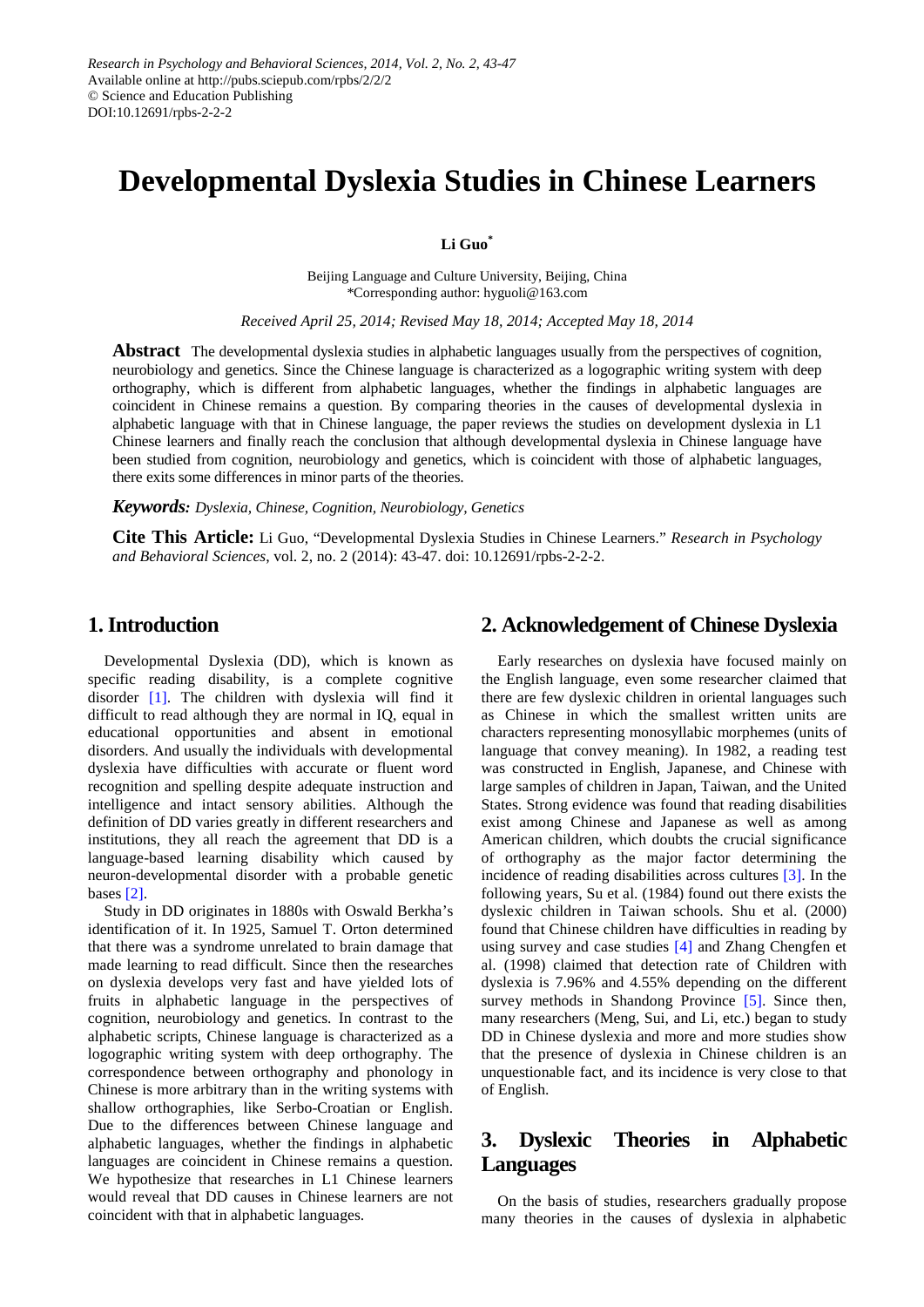language from the perspectives of cognition, neurobiology and genetics, which should be viewed as theories trying to explain the underlying causes of a similar set of symptoms from a variety of research perspectives and background.

## **3.1. Cognitive Explanations**

Over 30 years of research indicates that one primary cause of dyslexia is poorly developed phonological awareness and many theories have been proposed to explain the cognitive and behavioral manifestations of dyslexia. Each of these theories appears to be different but sometimes there is an overlaps.

#### **3.1.1. Phonological Deficit Hypothesis**

The Hypothesis, which is first proposed in the 1970's by Donald Shankweiler and his colleague Isabelle Liberman, is a prevalent cognitive-level explanation for the cause of dyslexia and has been the leading explanation of difficulties in reading abilities for several decades. The basic hypothesis is reading failure or dyslexia stems from a functional or structural deficit in left hemispheric brain areas associated with processing the sounds of language. Some researchers (Galaburda, Frith, and Paulesu, etc.) have studied the structure and function of neural pathways in the language areas of the brain. Others (Stein, Richardson, and Evans, etc.) have focused on the perception of short or rapidly varying sounds of language, positing that the core deficit is one of timing rather than of overall function [\[6\].](#page-4-1) The theory is based around speech sounds, and postulates that dyslexic individuals have difficulties in representing, storing and/or retrieving these sounds. It proposes that people with dyslexia have a specific sound manipulation impairment, which affects their auditory memory, word recall, and sound association skills when processing speech. The phonological theory explains a reading impairment. The relationship between the graphic letter symbols and speech sounds which they represent when using an alphabetic writing system which requires learning the grapheme/phoneme correspondence [\[7\].](#page-4-2)

#### **3.1.2. Double-deficit Hypothesis**

Wolf & Bowers (1999) proposed an alternative conceptualization of dyslexia—the double-deficit hypothesis (DDH)—according to which there exist two independent underlying sources of dyslexic difficulties, namely, the phonological core deficit and naming speed impairment [\[8\].](#page-4-3) Phonological deficits and deficits in rapid automatized naming (RAN) speed are largely independent sources of reading difficulties. According to the DDH, the majority of poor readers can be classified into three groups: two with a single deficit in either phonological awareness or RAN and one with a double deficit in both phonological awareness and RAN. Because phonological awareness and RAN deficits are assumed to have independent negative effects on reading, children in the double-deficit group are expected to experience the most severe reading problems. It is a model-driven approach to subtype developmental dyslexia, which asserts that individuals with phonologically based deficits and/or naming speed deficits constitute separate classes of dyslexic readers. Within the model, four subtypes are classified, according to the presence or absence of

phonological deficits and naming speed deficits (NSDs), with the most impaired subtype exhibiting both deficits, and the smallest subtype characterized by neither. Cirino et al. (2005) extend the applicability of it beyond children, supporting the fact that both phonological processing and visual naming speed seem likely to predict reading deficits in adults [\[9\].](#page-4-4)

## **3.2. Neurobiological Findings**

The researchers (Ramus, Brown, and Stein, etc.) have examined the neurobiological underpinning of reading and dyslexia by CT, functional brain image, and functional magnetic resonance image etc. and proposed some theories. The cerebellar theory and magnocellular theory are the two theories that mostly accepted by researchers.

#### **3.2.1. The Cerebellar Theory**

The Theory claims that the cerebellum of people with dyslexia is mildly dysfunctional and in cognitive difficulties, including balance, motor skill, phonological skill and rapid processing. First, the cerebellum plays a role in motor control and therefore in speech articulation. It is postulated that retarded or dysfunctional articulation would lead to deficient phonological representations. Secondly, the cerebellum plays a role in the automatization of over-learned tasks, such as driving, typing and reading. A weak capacity to automatize would affect, among other things, the learning of grapheme– phoneme correspondences [\[10\].](#page-4-5) Brain imaging studies have also shown anatomical, metabolic and activation differences in the cerebellum of dyslexics [\[11\].](#page-4-6)

#### **3.2.2. The Magnocellular Theory**

The Theory postulates that the magnocellular dysfunction is not restricted to the visual pathways but is generalized to all modalities (visual and auditory as well as tactile) and the deficit lies in the perception of short or rapidly varying sounds or difficulty processing the letters and words on a page of text. Evidence to support this theory includes differences in the dyslexic brain anatomy in both visual and auditory magnocellular pathways [\[12\].](#page-4-7)

#### **3.3. Genetics**

Dyslexia is a heritable disorder and family history is an important risk factor, with 23-65% of children with family history of dyslexic also found to be dyslexic [\[13\].](#page-4-8) There is strong evidence (affected parent) for a genetic contribution to the disorder. When children of consanguineous marriages were examined for their reading disabilities, the rate of reading disabilities is higher in children of first cousin parents than that of second-cousin or unrelated parents. This suggests a genetic basis of reading disabilities [\[14\].](#page-4-9)

The main advance in the genetics of dyslexia has been the identification of six candidate genes (*DYX1C1* in the DYX1 locus on chromosome 15q21; *DCDC2* and *KIAA0319* in the DYX2 locus on chromosome 6p21; *C2Orf3* and *MRPL19* in the DYX3 locus on chromosome 2p16–p15; and *ROBO1* in the DYX5 locus on chromosome 3p12–q12) and studies of their role in brain development.114 Furthermore, Poelmans et al. identified a further four possible areas (PCNT, DIP2A, S100B and PRMT2) on chromosome region21q22.3 [\[15\].](#page-4-10)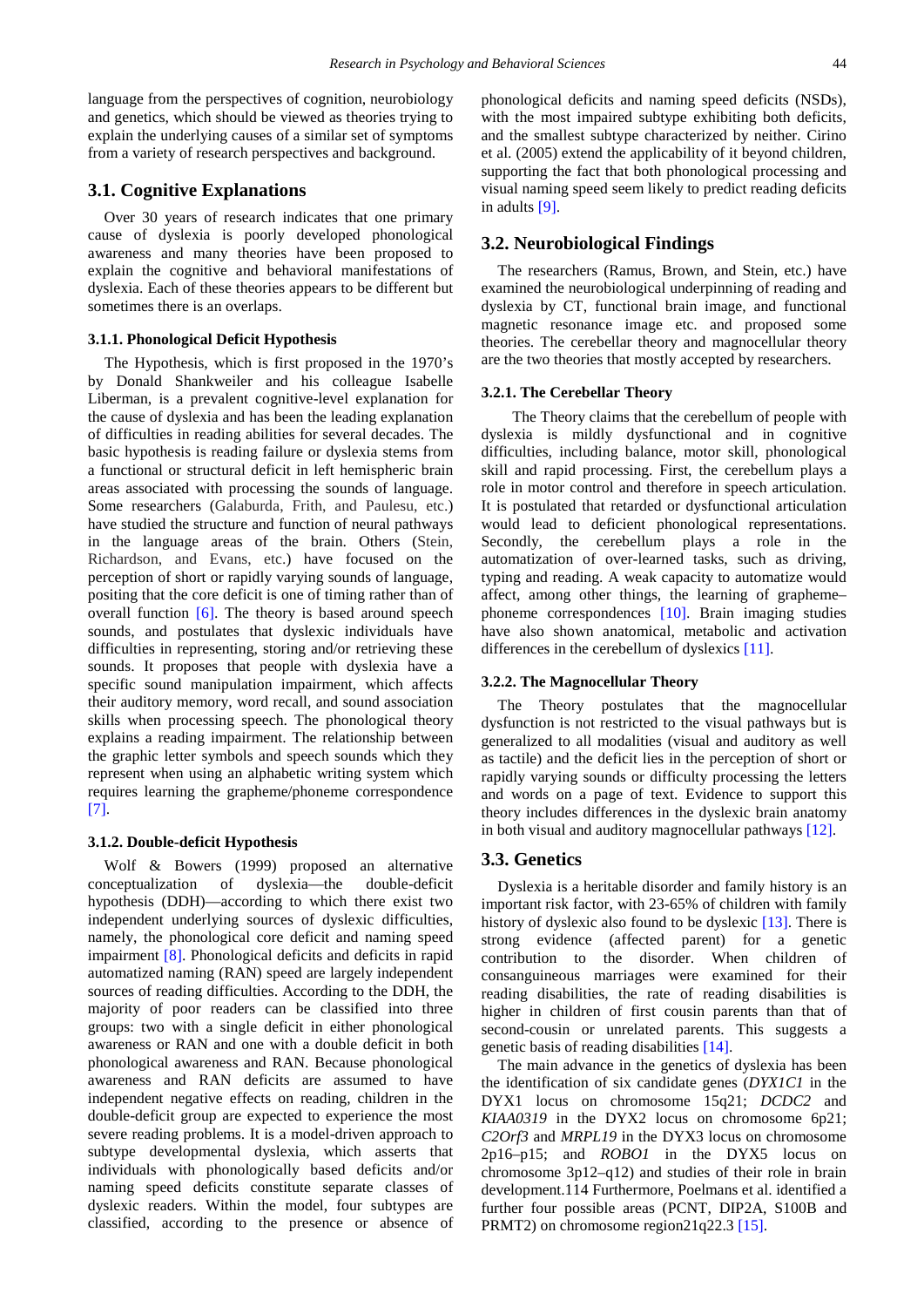## **4. Findings in Chinese Dyslexics**

Chinese language is one of the oldest languages in the world and spoken by the largest population in the world. It is a morph-syllabic writing system, where the basic graphic unit, the Chinese character, represents a morpheme as well as a syllable, and characters can be segmented using orthographic, morphological and syllabic information [\[16\].](#page-4-11) Chinese characters map onto syllables rather than phonemes. The homophonic characters can be visually dissimilar and the orthographically similar characters can have different pronunciations. Given these overarching differences between Chinese and alphabetic scripts, the Chinese researchers' work provide some new findings of which some are in coincidence with existing theories and some are new.

## **4.1. Cognitive Findings**

Li & Shu (2009) tested 41 dyslexic Chinese children and 41 normal readers from Grade-5 and Grade-6 in a battery of linguistic and non-linguistic cognitive tasks and reading tasks. The results indicated that the dyslexic children performed significantly worse than the normal children in all linguistic cognitive tasks and literacy skill tests [\[17\].](#page-4-12) Zou et al (2009) claim that dyslexic children were slower to recognize target characters than normal readers, and did not exhibit significant prime effects in graphic and phonological primer condition [\[18\].](#page-4-13) These results suggested that dyslexic children exhibited general deficits in phonological and graphic processing, and presented a different pattern in character recognition.

In Zheng et al's research (2007), three tests (phonological skill naming speed and word form processing tests) were designed to investigate the linguistic capacity of Chinese dyslexic children and conclusions are that Chinese dyslexic children have deficiency in the linguistic capacity of phonological awareness and naming speed ability [\[19\].](#page-4-14) Sui et al (2012) found out that there are deficiencies in the morphological awareness in developmental dyslexia; the backwardness of morphological differentiation and usage illustrates that deficiency in morphological awareness is the main cause of developmental dyslexia in Chinese [\[20\]](#page-4-15). Sui et al (2010) suggest that the defects of those children with Chinese-language development dyslexia in morphemic understanding, phonological awareness and orthographic awareness are supported [\[21\].](#page-4-16)

Li et al (2009) find that there is a detectable disability for the Chinese dyslexic children in the visuospatial cognitive processing: their saccade amplitude and mean saccade distance are shorter, which may be interpreted as specific for their reading disability [\[22\].](#page-4-17) Siok et al (2009) claims their study demonstrates that developmental dyslexia in Chinese is typically characterized by the coexistence of visuospatial and phonological disorders in a dyslexic child [\[23\].](#page-4-18) This pattern of behavioral and pathophysiological profiles is different from that in English dyslexia, which is generally associated with a core phonological deficit in the absence of abnormal visual processing. Meng et al (2011) conclude that reading development in Chinese depends to a certain extent on the development of dynamic visual perception and its underlying neural pathway and that the impact of visual

development can be specifically related to orthographic processing in reading Chinese [\[24\].](#page-4-19)

Dyslexic children possessed processing deficits in these two accesses: the first one was from grapheme to meaning ;the second one was from grapheme-phonology to meaning [\[25\].](#page-4-20) Dong et al (2012) report that dyslexic children were effectively distinguished from normal children with tasks of phonological awareness, morphological awareness, orthographic awareness and rapid naming [\[26\]](#page-4-21) and they come to the conclusion: multiple reading-related cognitive deficits may be the main cause for Chinese developmental dyslexia, which importantly contributed to the diagnosis and intervention of Chinese dyslexic children. Mo et al (2013) adapted a cluster random sampling method was used to select 58 children from Grade 3-6 in a primary school and the results shows that there were five cognitive deficits existing in dyslexia children including morphological awareness, naming speeding, working memory, speech short-term memory and phonological awareness. The phonological awareness was the most important [\[27\].](#page-4-22) 

## **4.2. Neurobiological Findings**

Siok (2004) proposes that functional disruption of the left middle frontal gyrus is associated with impaired reading of the Chinese language (a logographic rather than alphabetic writing system) [\[28\].](#page-4-23) Reading impairment in Chinese is manifested by two deficits: one relating to the conversion of graphic form (orthography) to syllable, and the other concerning orthography- to-semantics mapping. Both of these processes are critically mediated by the left middle frontal gyrus, which functions as a centre for fluent Chinese reading 9-11 that coordinates and integrates various information about written characters in verbal and spatial working memory. This finding provides an insight into the fundamental pathophysiology of dyslexia by suggesting that rather than having a universal origin, the biological abnormality of impaired reading is dependent on culture. Later, Siok (2008) finds that different structural and functional abnormalities in dyslexic readers of Chinese [\[29\].](#page-4-24) Compared with normally developing controls, children with impaired reading in logographic Chinese exhibited reduced gray matter volume in a left middle frontal gyrus region previously shown to be important for Chinese reading and writing. The results suggest that the structural and functional basis for dyslexia varies between alphabetic and non-alphabetic languages.

Li et al (2013) compared morphological processing in a RD group (11-13 years old) to an age-matched typically developing (TD) group by using functional magnetic resonance imaging (fMRI) [\[30\].](#page-4-25) A smaller incongruency effect was found in left dorsal posterior (BA9) and ventral anterior (BA47) inferior frontal gyrus (IFG) in the RD compared to the TD, suggesting that the RD is less sensitive to morphological information. Moreover, brain activation in the IFG for the incongruency effect in the semantic task was negatively correlated with reading skill for the RD group only, suggesting that higher skill children with RD may rely on a compensatory wholeword strategy by ignoring the morphemic information. Kuo (2003) reports the activation pattern of reading infrequently encountered characters reflects a more demanding processing procedure of retrieving, formulating, and coordinating the phonological output [\[31\].](#page-4-26)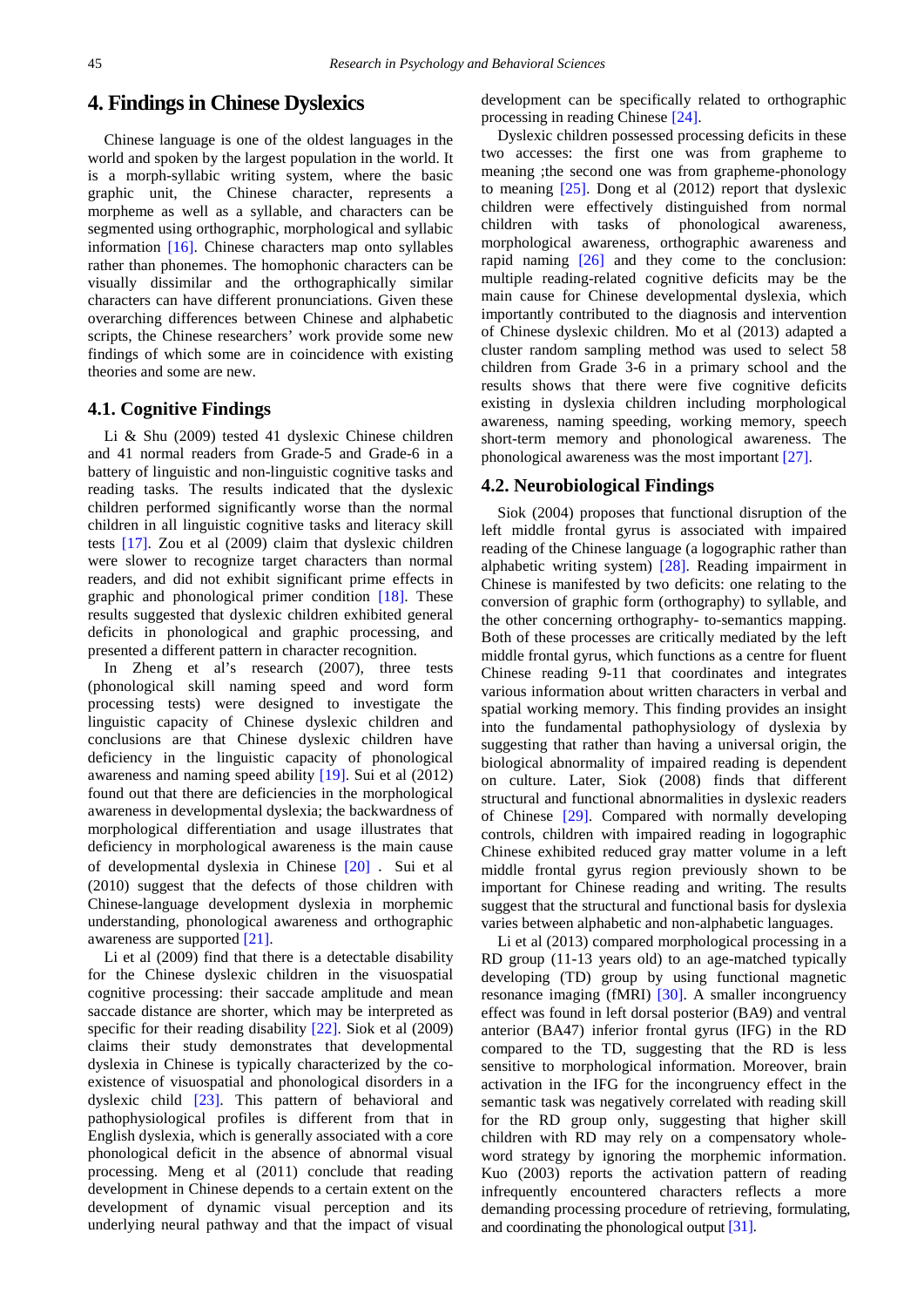Access to the lexical route may benefit the reading of high-frequency characters. By uncovering the differential brain responses in reading Chinese characters of different occurrence frequencies, not only has a substantial overlap between functional neuroanatomy of reading Chinese and alphabetical languages been demonstrated, but also features permitting the separation of language-specific content from universal mechanisms. And Kuo (2004) points out that the ventral part of the left inferior frontal cortex responds specifically to the character stimuli, suggesting a general lexical processing role for this region for linguistic material [\[32\].](#page-4-27) The stronger activation of the dorsal visual stream by Chinese homophone judgment pinpoints a tight coupling between phonological representation of Chinese characters and corresponding orthographic percepts.

## **4.3. Genetic Findings**

Cadmon KP Lim et al (2012) find that genotyped eight single nucleotide polymorphisms (SNPs) from three hundred and ninety three individuals from 131 Chinese families with two which have been reported in the literature and six tag SNPs at DYX1C1 and the findings suggest that DYX1C1 is associated with dyslexia in people of Chinese ethnicity in Hong Kong [\[33\].](#page-4-28) And Yuping Zhang et al (2012) investigated the contribution of DYX1C1 to reading, with a focus on orthographic skills, in a sample of 284 unrelated Chinese children aged 5 to 11 years who were participating in the Chinese Longitudinal Study of Reading Development and suggest that DYX1C1 influences reading development in the general Chinese population and supports a universal effect of this gene [\[34\].](#page-4-29)

# **5. Conclusion**

By reviewing the previous studies in L1 Chinese learners, we find out that although DD in Chinese language have been studied from perspectives of cognition, neurobiology and genetics, which is coincident with those of alphabetic languages, there exits differences in some minor parts. The following table shows the commons and differences between Chinese language and alphabetic languages.

| Table 1. Cognitive Perspective in Alphabetic Languages and Chinese |                                                                                            |  |
|--------------------------------------------------------------------|--------------------------------------------------------------------------------------------|--|
| Commons                                                            | Difficulties with the accuracy and speed of character or word recognition;                 |  |
|                                                                    | Phonological and naming-speed deficits are common.                                         |  |
| <b>Differences</b>                                                 | Orthographic and morphological deficits seem to be important features specific to Chinese; |  |
|                                                                    | Most Chinese children with dyslexia tend to have more than one kind of cognitive deficit.  |  |
|                                                                    |                                                                                            |  |

#### **Table 2. Neurobiological Perspective in Alphabetic Languages and Chinese**

| Commons     | Mildly dysfunctional and in cognitive difficulties;                                                                   |
|-------------|-----------------------------------------------------------------------------------------------------------------------|
|             | A weak capacity to automatize would affect the learning of grapheme-phoneme correspondences;                          |
|             | Differences in the dyslexic brain anatomy in both visual and auditory magnocellular pathways.                         |
| Differences | Functional disruption of the left middle frontal gyrus is associated with impaired reading of the Chinese language;   |
|             | The left inferior frontal cortex responds specifically to the Chinese character stimuli;                              |
|             | Children with impaired reading in Chinese exhibited reduced gray matter volume in a left middle frontal gyrus region. |

#### **Table 3. Genetic Perspective in Alphabetic Languages and Chinese**

| :ommon             | Candidate gene: DYX1C1                                                                                                                                |  |
|--------------------|-------------------------------------------------------------------------------------------------------------------------------------------------------|--|
| <b>Differences</b> | More candidate genes for alphabetic languages: <i>DCDC2</i> and <i>KIAA0319</i> in the DYX2 locus on chromosome 6p21; <i>C2Orf3</i> and <i>MRPL19</i> |  |
|                    | in the DYX3 locus on chromosome 2p16-p15; and ROBO1 in the DYX5 locus on chromosome $3p12-q12$                                                        |  |
|                    |                                                                                                                                                       |  |

From the tables above, we can easily conclude that DD in Chinese learners has its own characteristics, though it shares some commons of those in alphabetic languages findings, owing to the differences in the morph-syllabic languages and alphabetic languages.

In the future DD studies in L1 Chinese learners, the researchers may find more fills to gap the differences between the two language systems. There remain lots of topics to be studied. In cognitive aspect, besides the above finding, whether other differences need to be found out? In the neurobiological aspect, the findings shows left middle frontal gyrus region is associated with L1 Chinese learners, and can we try to help Chinese dyslexics from this aspect? In the genetic studies, whether the second candidate gene for L1 Chinese learner exists? Or, whether DYX1C1 is the only gene for L1 Chinese learners?

Moreover, there are no studies in the L2 Chinese learner of English dyslexics (or native speakers of other alphabetic languages who are diagnosed as dyslexic), what will happen when an English dyslexic learns Chinese as L2? Does he meet the same reading problems in L2 Chinese as well as in L1 English? Do the findings of him can also be explained in the framework of dyslexic theories?

A lot of work needs to be done in the future in the field of dyslexia.

## **Acknowledgement**

The paper was prepared with support of Science Foundation of Beijing Language and Culture University (supported by "the Fundamental Research Funds for the Central Universities") (Approval No. 13 YBG02).

## **References**

- <span id="page-3-0"></span>[1] Barkur S.Shastry, "Developmental dyslexia: an update", *Journal of Human Genetics*, 52: 104-109, 2007.
- <span id="page-3-1"></span>[2] Margaret J. Snowling, "Early identification and interventions for dyslexia:a contemporary view", *Journal of Research in Special Educational Needs*, 13 (1): 7-14, 2013.
- <span id="page-3-2"></span>[3] Harold W. Stevenson, James W. Stigler, G. William Lucker, Shinying Lee, Chen-chin Hsu and Seiro Kitamura, "Reading Disabilities: The Case of Chinese, Japanese, and English", *Child Development,* 53 (5): 1164-1181, 1982.
- <span id="page-3-3"></span>[4] Shu Hua and Meng Xiangzhi, "A preliminary study of reading disability of Chinese speaking children-- Statistical data of children with reading disability", *Applied Linguistics*, 3: 63-69, Aug, 2000.